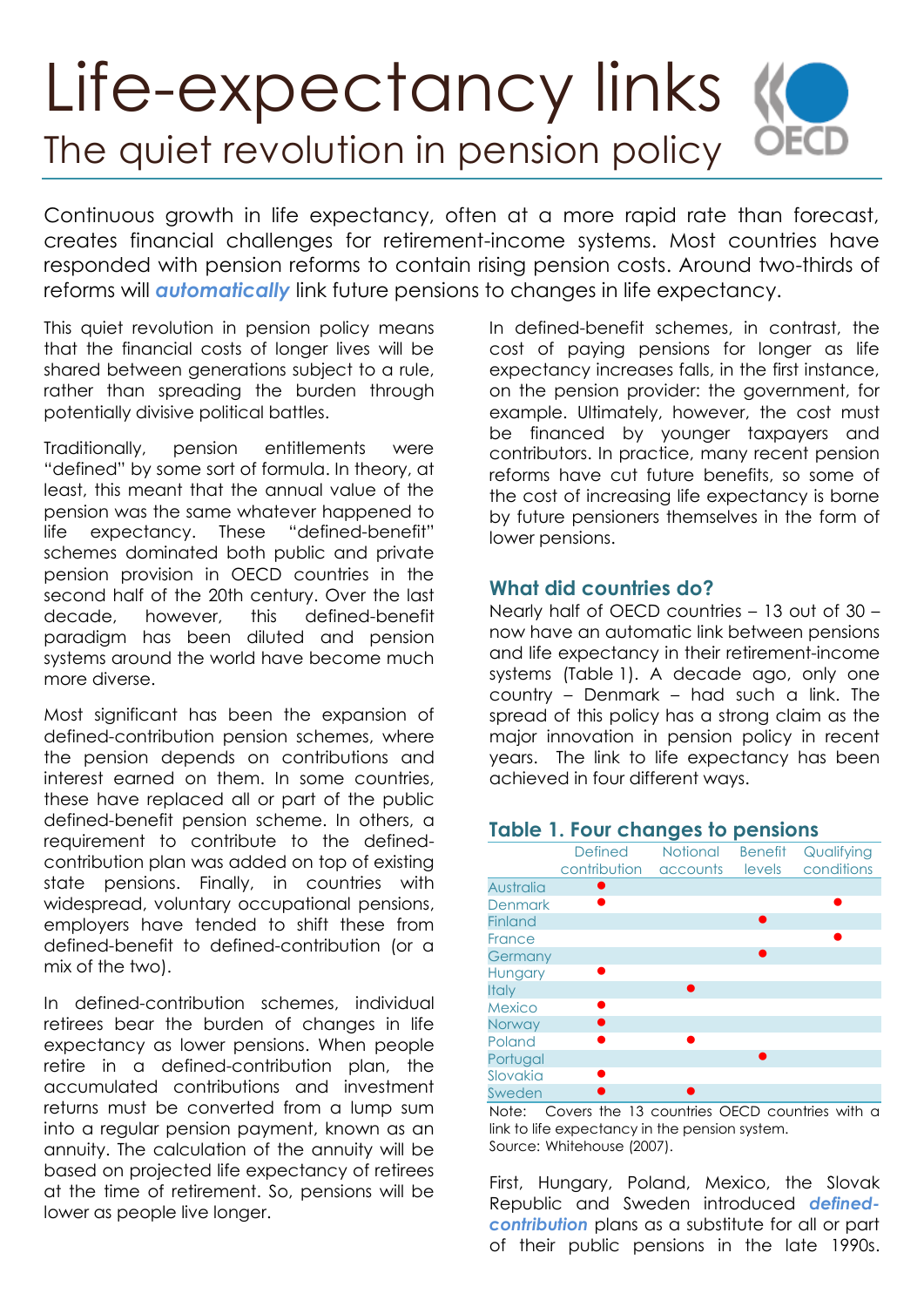Australia and Norway added mandatory contributions to private pensions on top of existing public provision. Denmark has long had defined-contribution plans covering nearly all workers.

Secondly, Italy, Poland and Sweden have substituted *notional accounts* for traditional, defined-benefit public schemes. Notional accounts, like most public, defined-benefit schemes, are financed on pay-as-you-basis, where today's contributions pay for today's retirement benefits. Defined-contribution schemes, in contrast, are "funded", with real money in individual accounts, and are usually privately rather than publicly provided. But notional accounts are designed to mimic some of the features of defined-contribution plans: in particular, pension entitlements are calculated in a similar way to annuities.

Thirdly, some countries have kept definedbenefit public schemes while introducing a link between life expectancy and pensions. Finland, Germany and Portugal will adjust *benefit levels* with life expectancy.

Finally, two countries will link *qualifying conditions* for pensions to life expectancy: the pension age in Denmark and the number of years of contributions needed for a full pension in France.

#### **Life-expectancy risk**

Forecasts of mortality and life expectancy are usually based on past experience: the approach adopted here. Looking forward, 25 improvements are projected to be the same as those observed in the G7 leading industrial countries since the late 1940s 20 e. Loc  $940s$ 

Others have argued that there is a biological limit to human life to which we are now close. Some stress that medicine and hygiene have largely conquered bacterial infections. Heart disease is much less deadly than it used to be. But chronic, degenerative conditions, such as Alzheimer's disease, have not yielded so easily to medical progress. 10

The debate over how long people will live is a heated one. But the focus of the paper is the degree of uncertainty in future life expectancy and how the resulting financial risk is shared between different stakeholders. Figure 1 shows how life expectancy is projected to develop

over the next 50 years under different scenarios.

The central forecast (shown by the black line) is for additional life expectancy for men at age 65 (the typical standard pension age) to increase from 15.1 to 18.5 years (upper panel). For women, the projected growth is from 18.7 to 22.2 years (lower panel).

The shaded areas show the degree of uncertainty in the life-expectancy projections, again based on past experience. The darker area shows the "inter-quartile" range. In the worst 25% of cases, additional life expectancy for men only reaches 18.0 years, while in the best 25%, it is expected to be 19.1 years or more. The lighter area covers 90% of cases. In the best 5%, life expectancy for men is projected to be 20.1 years or more, compared with 17.1 years or less in the worst case. The degree of uncertainty for women is similar to that for men.



#### **Figure 1. Life-expectancy forecasts**

Note:  $\%$ ile = percentile of the life-expectancy distribution. Source: Whitehouse (2007).

## 70 **How is life-expectancy risk shared?**

The value of future retirement benefits have been calculated, using the OECD pension models, under different scenarios for future life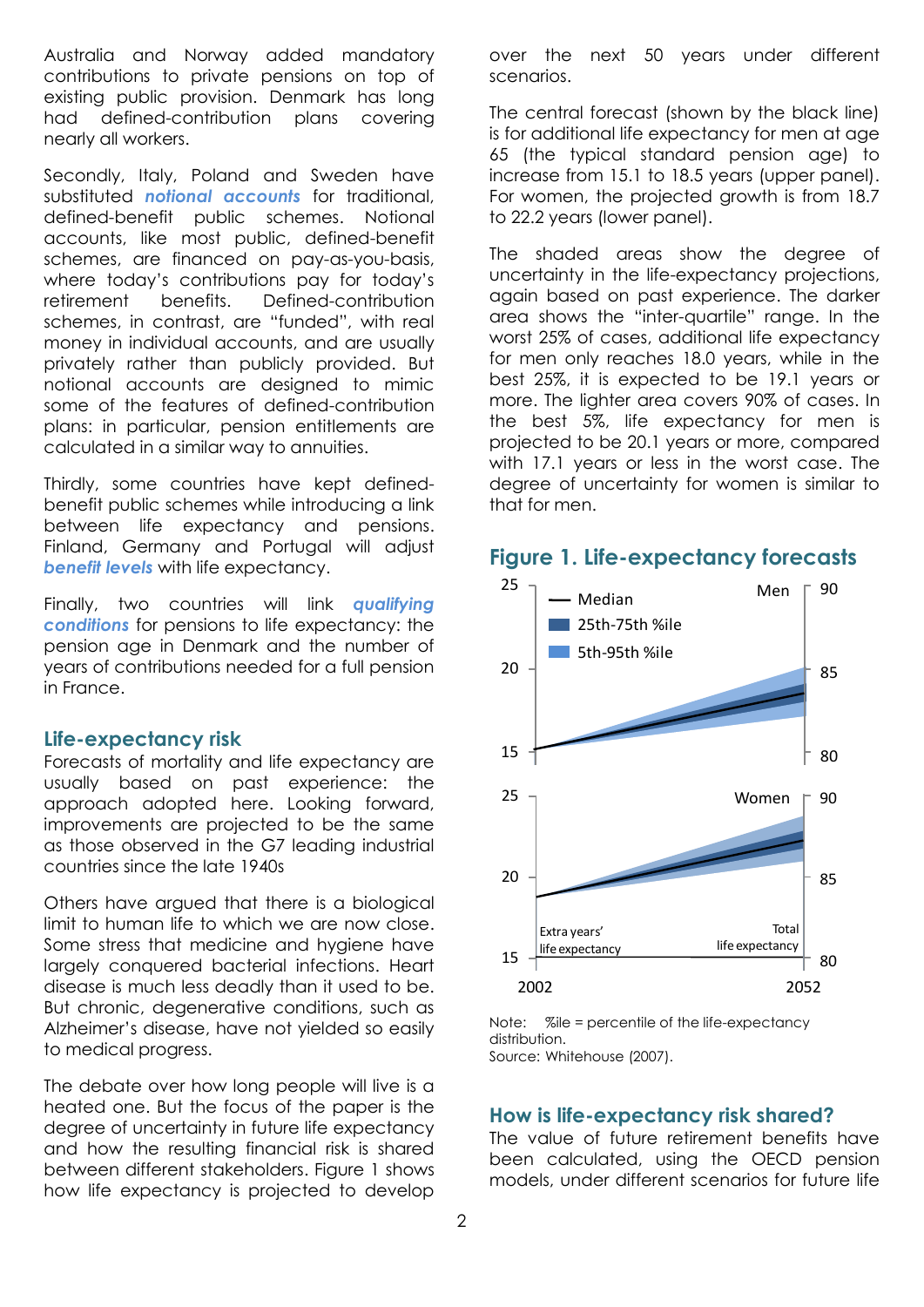expectancy. The results are compared with two benchmarks. Under the first, annual pensions are constant and so longer life expectancy means higher lifetime benefits. In contrast, lifetime benefits in the second benchmark are the same whatever happens to life expectancy, meaning that annual pensions are reduced when people are projected to live longer. These benchmarks underpin a measure of the degree of lifeexpectancy risk borne by individual retirees, ranging from zero in the first case above to 100% in the latter.

The results show huge diversity between countries in the way life-expectancy risk is shared (Figure 2). Due to the small mandatory contribution in Norway – 2% of earnings – only 10% of the financial cost of longer lives is borne by retirees. In Australia, this proportion is about 30%: the means-tested public pension limits the impact of longer lives on pension entitlements. The earnings-related pension in Hungary, which is not linked to life expectancy, will continue to provide most old-age income.

At the other end of the spectrum, close to 100% of life-expectancy risk is borne by individual retirees in Finland and Portugal. In Poland, this is more than 100%: individual retirees are projected to have higher lifetime benefits if the shorter is life expectancy because of the way the notional-accounts pensions are calculated.

The differences between countries in the sharing of life-expectancy risk mainly result from the structure of the pension package.

#### **How should the risk be shared?**

It is hard to see why people approaching retirement should not bear at least some of the cost of their generation living longer than previous generations. After all, living longer is desirable. A longer life *and* a larger lifetime pension payout due to increased life expectancy confer a double advantage.

The optimum life-expectancy risk that individual retirees should bear is not zero. But is it 100%? The issue is complex because each individual has periods as both a contributor and a beneficiary. There is a trade-off: greater certainty over retirement benefits versus greater certainty over the amount of contributions or taxes paid when working.

Moreover, life-expectancy risk is but one of many in pension systems. With definedcontribution pensions, retirement incomes are also subject to investment risk. Other aims of the retirement-income system may conflict. For example, reducing already small pensions to reflect increases in life expectancy might risk a resurgence of old-age poverty.

Together, these factors suggest that individual retirees should bear some but not all lifeexpectancy risk.



### **Figure 2. Who bears the risk?**

Note: shows 13 countries that link pensions to life expectancy and four countries with no link. It is not possible to calculate the risk allocation for France. Source: Whitehouse (2007).

#### **Why did these reforms happen?**

From a position of hindsight, it is easy to rationalise these changes to pension systems as a considered rule for sharing lifeexpectancy risk between contributors and retirees. A more cynical interpretation would be that this risk sharing is a fortunate, accidental result of pension reforms.

In the transition economies of Central and Eastern Europe, there was clearly a desire to break with the past. By privatising part of the pension system, Hungary, Poland and the